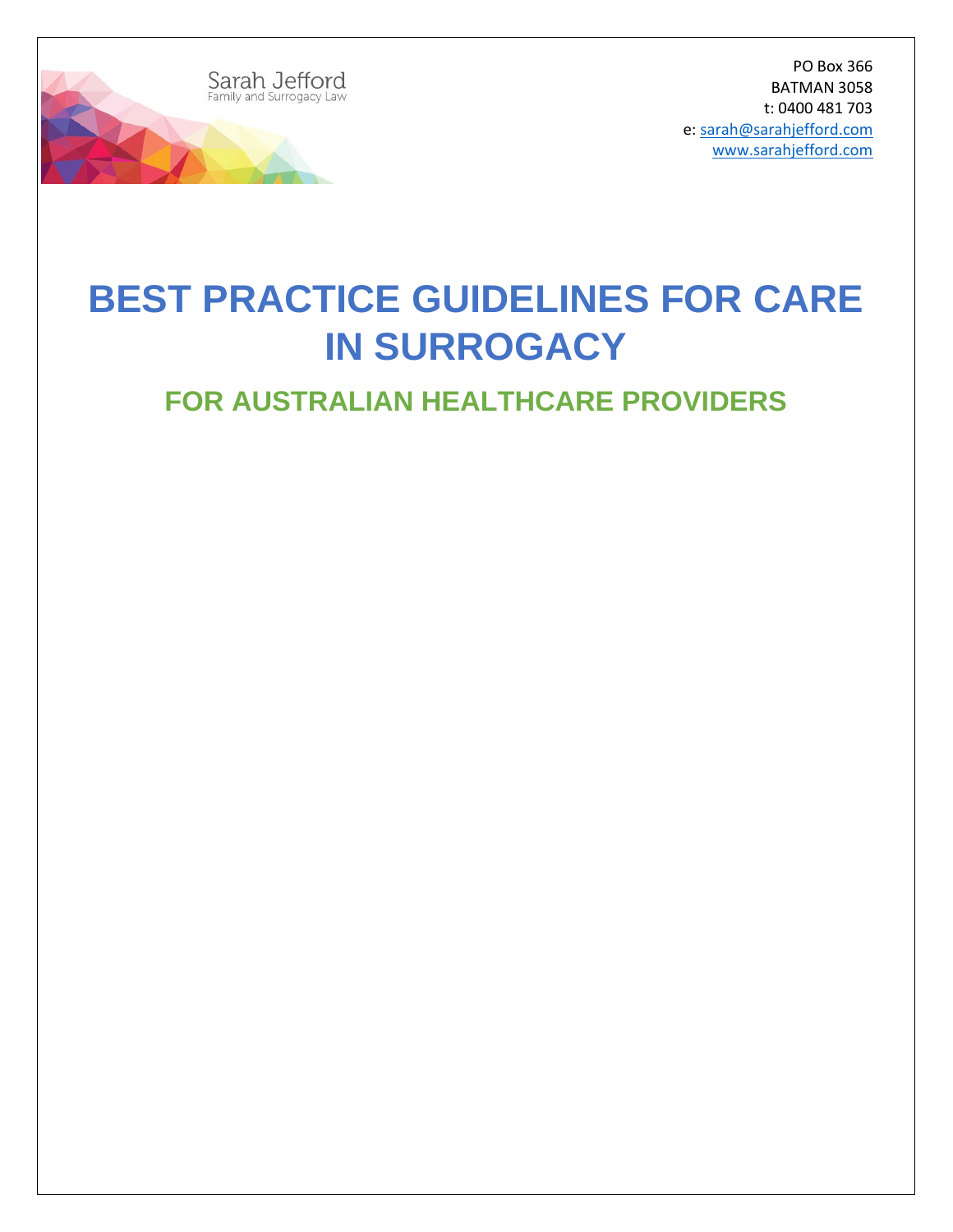#### **CONTENTS**

- **1. Introduction**
- **2. Language**
- **3. Legal context**
- **4. Pregnancy Care**
- **5. Birth Planning**
- **6. Feeding Baby**
- **7. Postnatal care**
- **8. Discharge from hospital and ongoing care**
- **9. Resources**

#### **1. INTRODUCTION**

These guidelines are to assist healthcare practitioners supporting surrogacy pregnancies and births. At all times, the child's best interests are paramount, and the birth mother retains her bodily autonomy. Healthcare providers should acquaint themselves with the legal context of surrogacy arrangements and defer to the parties to assist them to understand the dynamics in each unique relationship.

#### **2. LANGUAGE**

Care Providers should discuss the appropriate use of language with the parties to determine the terms they are most comfortable with. The following terms are used in this document:

*Birth mother*: the pregnant person, also referred to as the surrogate. Some surrogates dislike being referred to as 'birth mother,' whilst the legislation often refers to them in this manner.

*Birth parents:* the birth mother and their partner.

*Intended parent/s (IPs):* the intended parents of the baby, who will take custody of the child from birth. Alternatively, the parties may be referred to as 'intended mother' or 'intended father.' The intended parent/s may be heterosexual or homosexual, coupled or single. The intended parent/s will have qualified for surrogacy prior to conception.

*Gestational Surrogacy (GS):* This is the most common type of surrogacy in Australia and involves a surrogate who is not the genetic mother of the child. An egg is provided by the intended mother or a donor, which is fertilised with sperm from an intended father or a donor. The arrangement necessarily involves fertility treatments at an IVF clinic.

*Traditional Surrogacy (TS):* This is less common in Australia and involves a surrogate who has provided the egg for conception, fertilised with sperm from an intended father or a donor. Whilst traditional surrogacy is legal across Australia (except in the ACT), the parties often conceive without the assistance of an IVF clinic and instead via home insemination.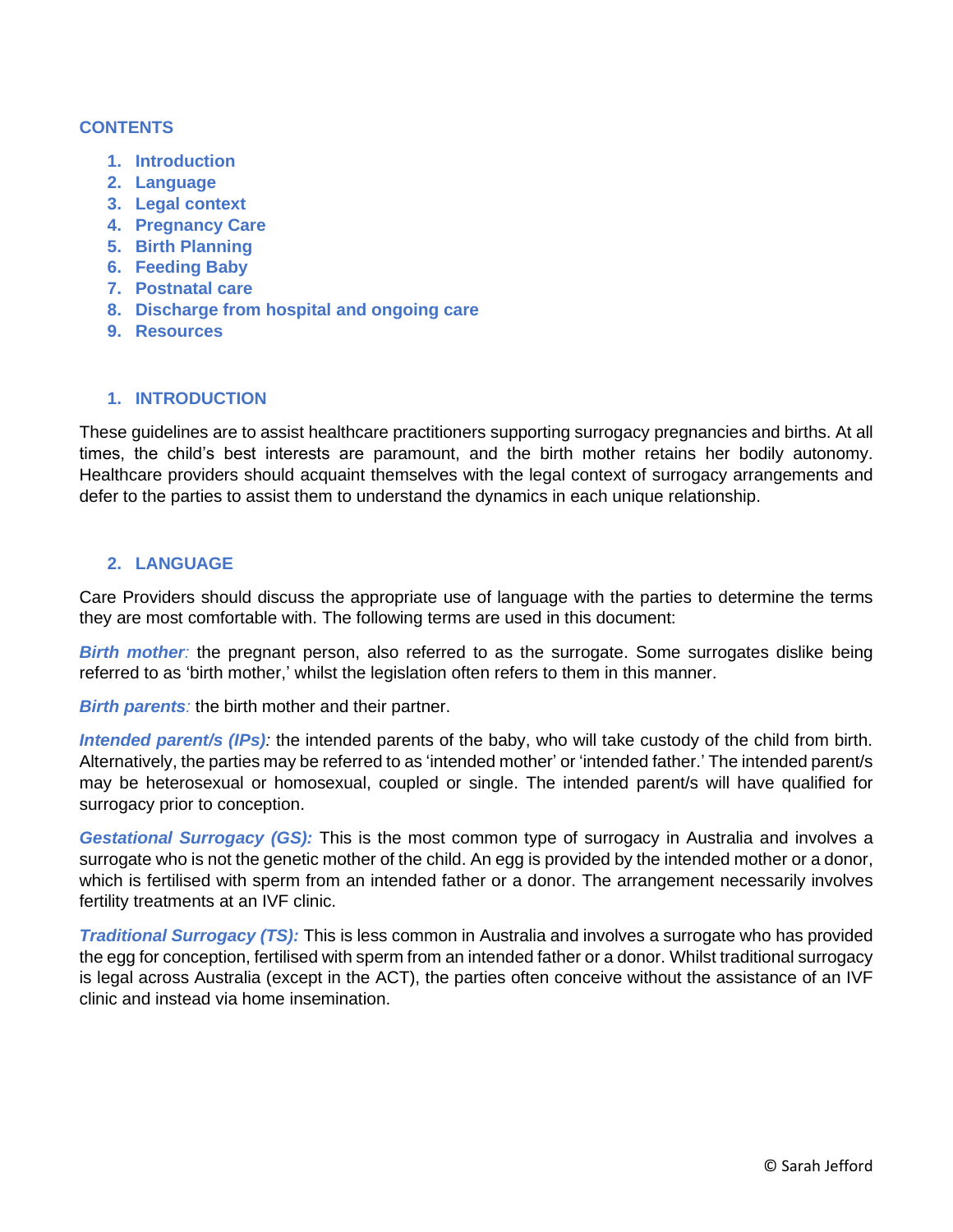## **3. LEGAL CONTEXT**

Altruistic surrogacy is legal in across Australia, except in the Northern Territory where there are currently no surrogacy laws. Surrogacy arrangements have the following elements:

- The arrangement is altruistic; commercial surrogacy is illegal across Australia. Surrogates can be reimbursed for surrogacy-related expenses.
- The parties receive counselling with a qualified surrogacy counsellor prior to entering the arrangement.
- The parties obtain independent legal advice prior to entering the arrangement, and often have a written surrogacy agreement they have signed prior to conception.
- The arrangement is not enforceable.
- The birth mother retains her bodily autonomy throughout pregnancy and birth.
- The birth is registered under the birth parents' names, with the full name chosen by the intended parents. The birth mother's surname can be used on hospital identification documents for baby. The baby is given the intended parents' chosen surname on the Birth Registration.
- The birth mother and her partner are the legal parents at the time of the birth. The intended parents will apply for a **Parentage Order** after the birth, which transfers parentage from the birth parents to the intended parents.

#### **4. PREGNANCY CARE**

The parties should be supported to attend appointments together, with the birth mother's consent. Information should be provided to allow the parties to make decisions together. The birth mother can make the final decision.

The birth mother is entitled to her privacy; medical information about the pregnancy can be shared with the intended parents with the birth mother's consent.

The intended parents should be offered parentcraft and birth classes and provided with information and supports as appropriate.

## **5. BIRTH PLANNING**

It is crucial that healthcare providers meet with the birth parents and intended parents to discuss plans for the birth. It is important that the birth mother maintains her bodily autonomy throughout the birth and postpartum.

The birth mother should be supported to have the intended parents present during the birth, if that is her preference and circumstances allow. It is important for the birth mother's emotional wellbeing that she can see the intended parents meet the baby, and to remain close by in the first few days. Surrogacy births should also be photographed if practicable and the parties request it.

Arrangements for the birth such as cutting the cord, skin-to-skin, breastfeeding and placenta delivery should be discussed with the parties and information and support provided to allow them to make informed decisions.